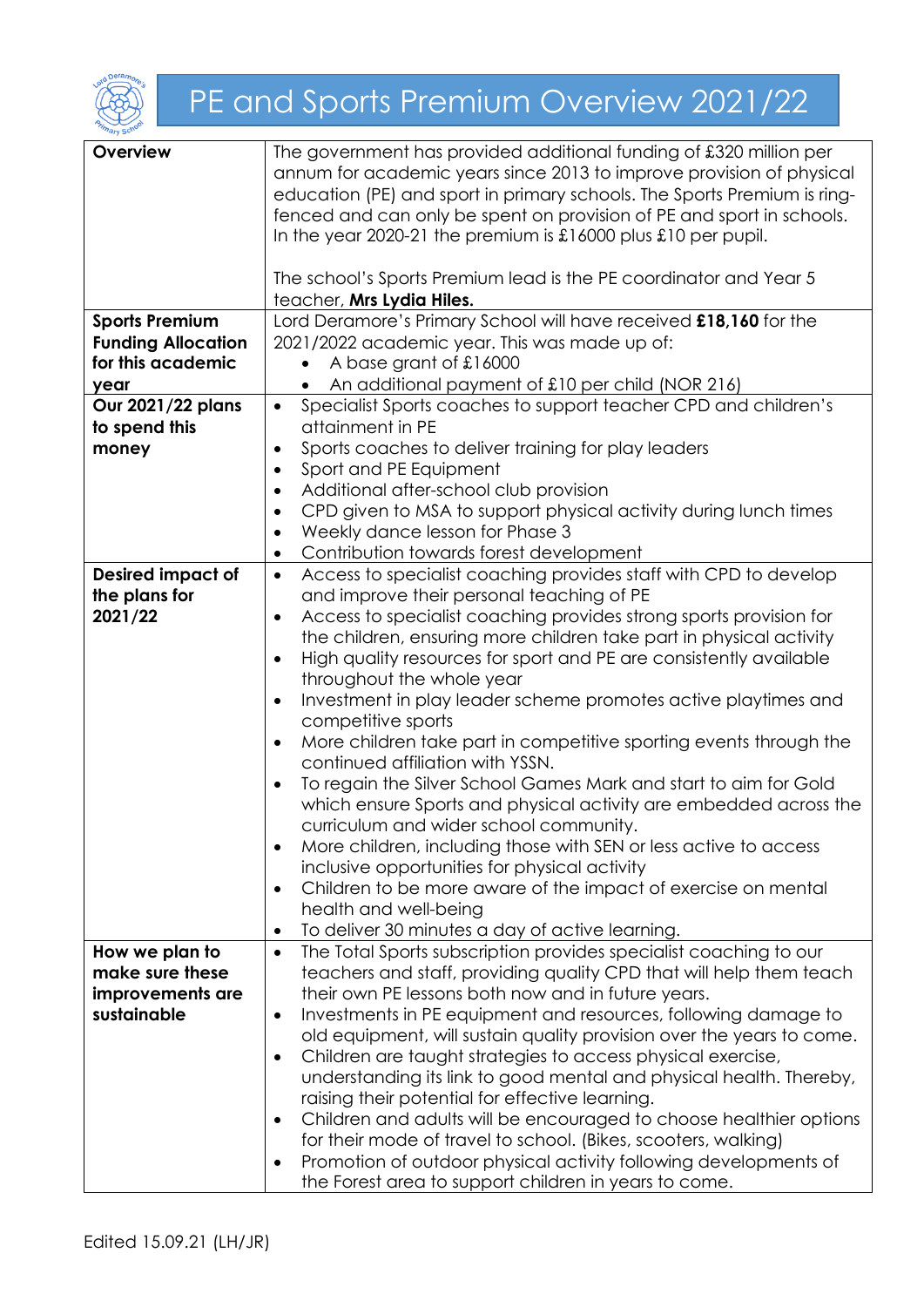|                                                             | PE and Sports Premium Overview 2021/22                                                                                                                                                                                                                                                                                                                                                                                                                                                                                                                                                                                                                                                                                                                                                                                                                                                                                                                                                                                                                                                                                                                                                                                                                                                                                                                                                                                                                                                                                            |
|-------------------------------------------------------------|-----------------------------------------------------------------------------------------------------------------------------------------------------------------------------------------------------------------------------------------------------------------------------------------------------------------------------------------------------------------------------------------------------------------------------------------------------------------------------------------------------------------------------------------------------------------------------------------------------------------------------------------------------------------------------------------------------------------------------------------------------------------------------------------------------------------------------------------------------------------------------------------------------------------------------------------------------------------------------------------------------------------------------------------------------------------------------------------------------------------------------------------------------------------------------------------------------------------------------------------------------------------------------------------------------------------------------------------------------------------------------------------------------------------------------------------------------------------------------------------------------------------------------------|
| Impact of the<br><b>Sports Premium</b><br>Funding 2020/2021 | The YSSN subscription enabled us to take part in virtual competitions<br>$\bullet$<br>with other schools including quad kids, multi skills, small school<br>pentathlon, skipping challenge (year 5's won this one), ultimate<br>warrior, tri golf, toilet roll challenge, football challenge, primary<br>virtual run, speed bounce, archery.<br>Total Sports have continued to support school staff to access<br>$\bullet$<br>valuable CPD opportunities for teaching physical education,<br>especially those who are less confident with the subject. Staff have<br>been able to identify sports where they feel their skills are weaker<br>and have increased their knowledge and understanding for the<br>future, including giving them new approaches and ideas. This has<br>included (football, basketball and hockey)<br>Total sports also trained our play leaders ready for Autumn 2021 in<br>$\bullet$<br>order to support and promote physical activity during break and<br>lunch times.<br>Line markings were placed on the playground to aid PE sessions<br>$\bullet$<br>and promote physical activity during break and lunch times.<br>York City Knights delivered rugby lessons for children from Year 2 to<br>$\bullet$<br>6 whilst also delivering CPD to school staff.<br>Big Pedal was promoted and improved healthier travelling to<br>school during these weeks. Over the course of the two weeks, the<br>numbers of families travelling to and from school using a healthier<br>mode of transport increased. |
| <b>Swimming figures</b><br>for current Y6 class             | Children were unable to attend swimming lessons due to covid<br>$\bullet$<br>restrictions.                                                                                                                                                                                                                                                                                                                                                                                                                                                                                                                                                                                                                                                                                                                                                                                                                                                                                                                                                                                                                                                                                                                                                                                                                                                                                                                                                                                                                                        |

## **Detailed Sports Premium Itemisation for academic year 2021-22**

|                                                                       | Cost               |
|-----------------------------------------------------------------------|--------------------|
| Sports Premium 2021-2022 total:                                       | £18,160            |
| York Schools Sports Network which includes:                           | Free               |
| Participation in York-wide KS1 and KS2 tournaments against other city |                    |
| primary schools (including: football, hockey, rugby, netball, golf,   |                    |
| tennis, athletics, swimming, rounders, gymnastics, basketball, hockey |                    |
| and cross country running)                                            |                    |
| Sport and PE Equipment for School - including:                        | £103.14            |
| Footballs-size 4 $(E103.14)$                                          |                    |
| Specialist sports coach for two days per week - Total Sports          | £9,000             |
| Sports specialist and coach who will work with teaching staff to      | (Total cost is     |
| develop their teaching of PE and sport                                | £13,000 but £4,000 |
| Lunchtime and after-school clubs and provision                        | is paid by school  |
| Sports coordination support                                           | for some PPA       |
| Games, gym or athletics coaching for pupils                           | cover)             |
| Part funded after-school clubs and specialist coaching including:     | £675               |
| York City Knights - Alliance Rugby & Sky Try Rugby sessions for       |                    |
| whole of KS2 & £525                                                   |                    |
| Multisport/Football by Total Sports (included within package)         |                    |